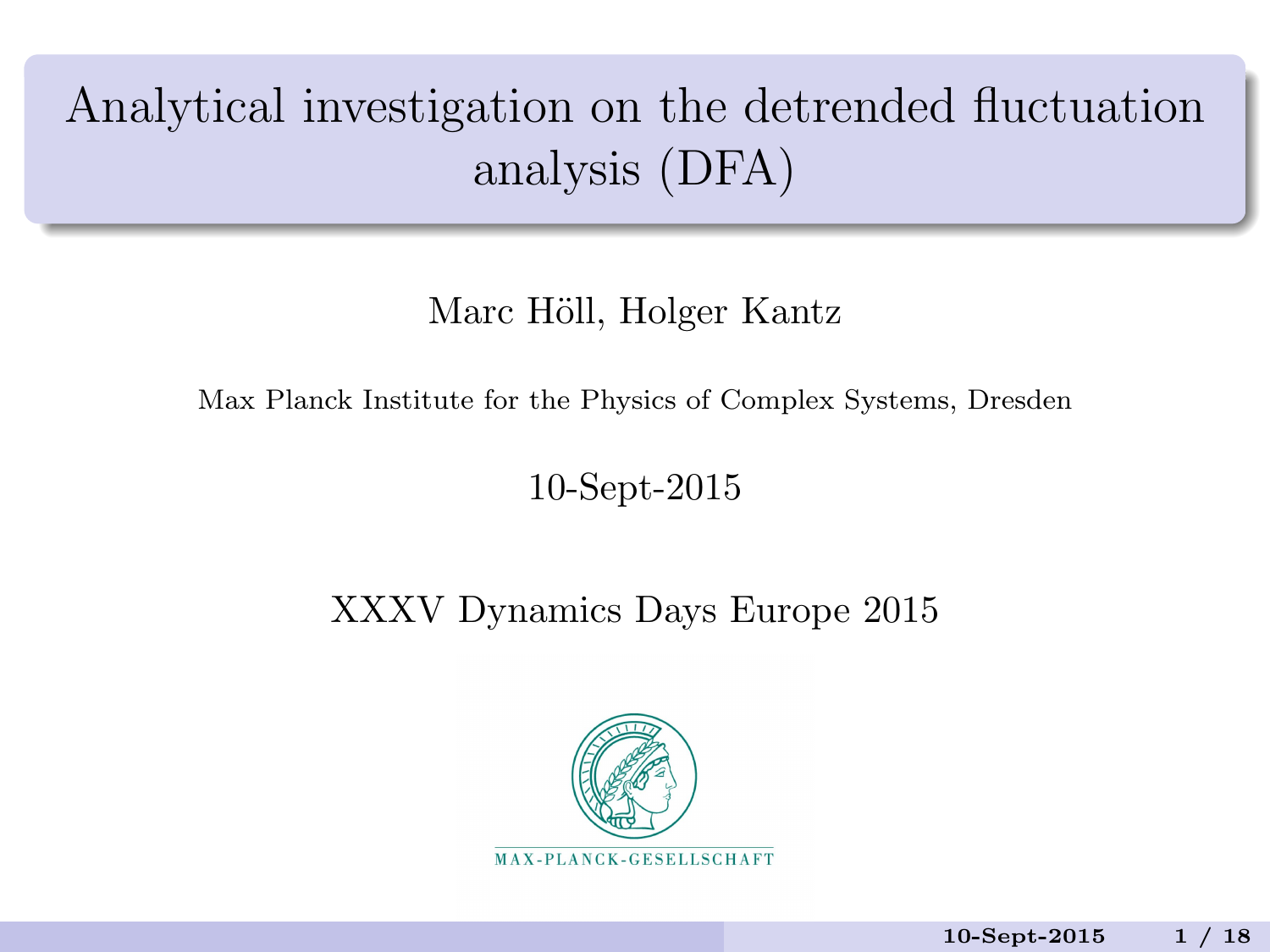<span id="page-1-0"></span>Problem: Long range correlations vs non-stationarities in time series Solution: Detrended fluctuation analysis (DFA) This talk: Analytical investigation on the DFA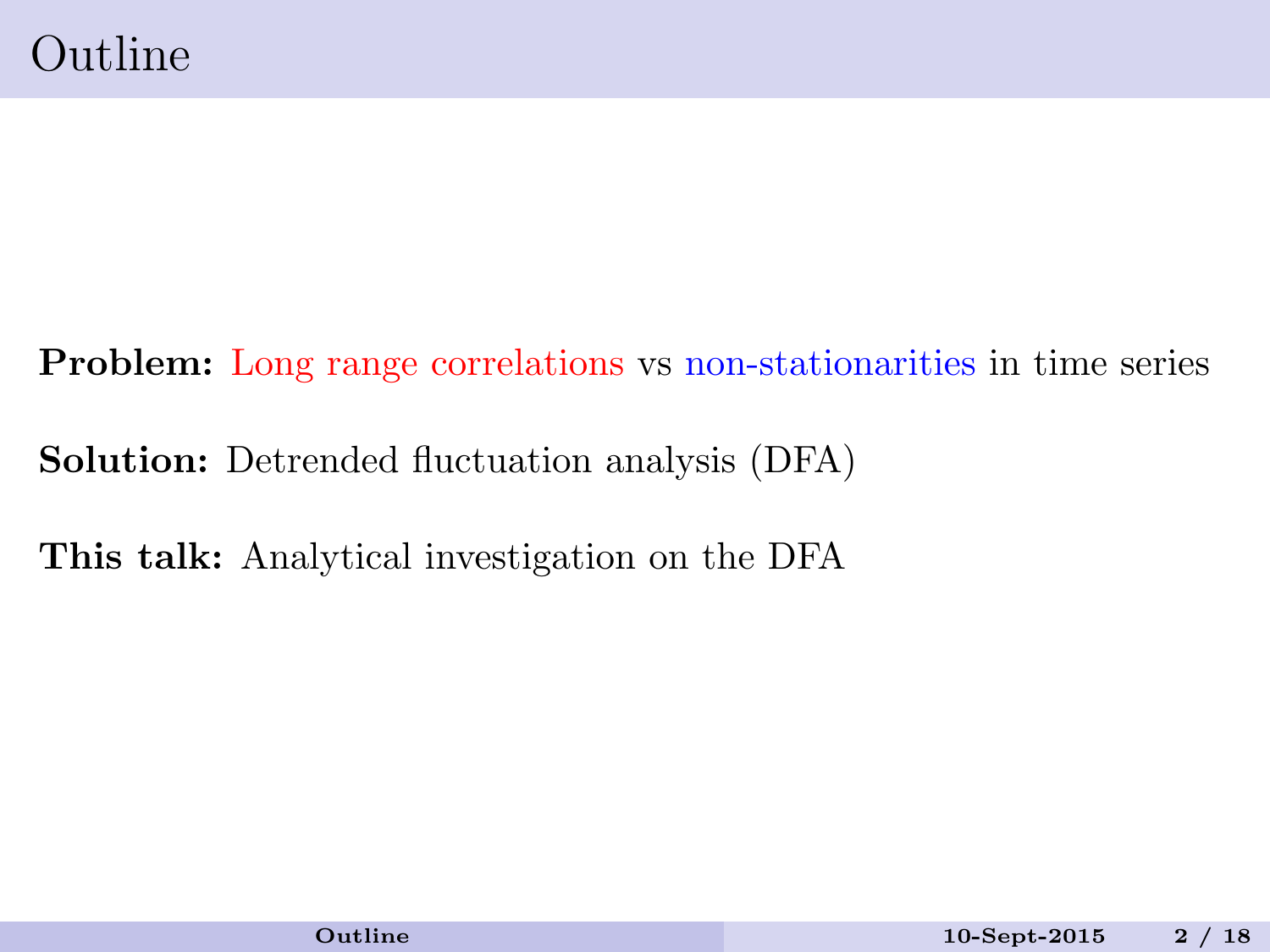- Long range memory is an important phenomenon found in many fields (hydrology, climate, finance, DNA sequencing, networks, ...)
- Autocorrelation function  $C(s)$  decays slowly with time lag s
- Usually described by a power law

<span id="page-2-0"></span>
$$
C(s) = \frac{\langle (x_t - \mu)(x_{t+s} - \mu) \rangle}{\langle (x_t - \mu)^2 \rangle} \sim s^{-\gamma}
$$

with correlation exponent  $0 < \gamma < 1$  and ensemble mean  $\mu$ 

In simple words: the process forgets its initial condition extremely slowly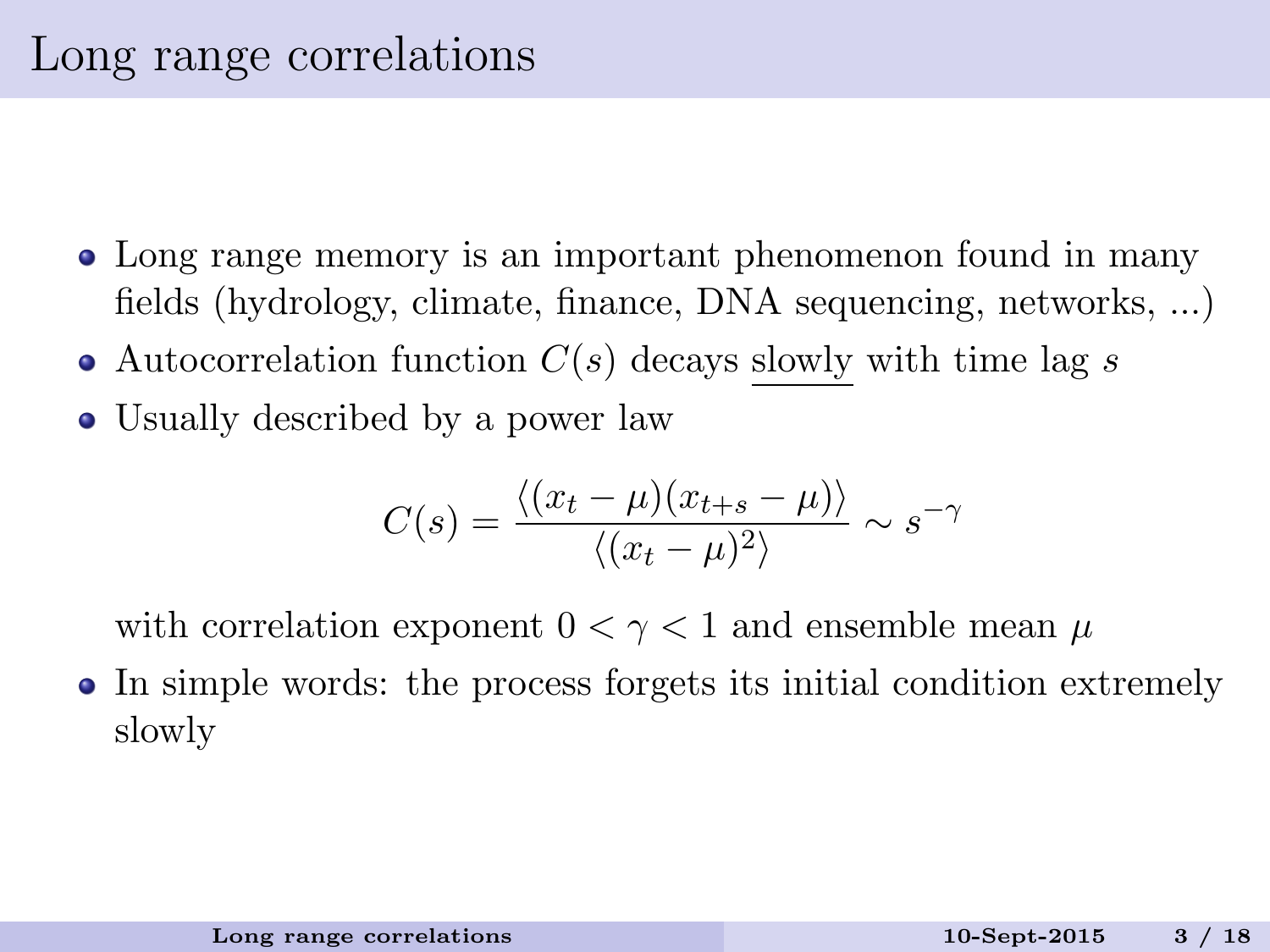- Visual characteristics of a series:
	- local trends
	- periods with small and large values
- Example: Yearly minimum water levels of the Nile River at the Roda Gauge from 622-1281 (Tousson, 1925, p. 366-385)

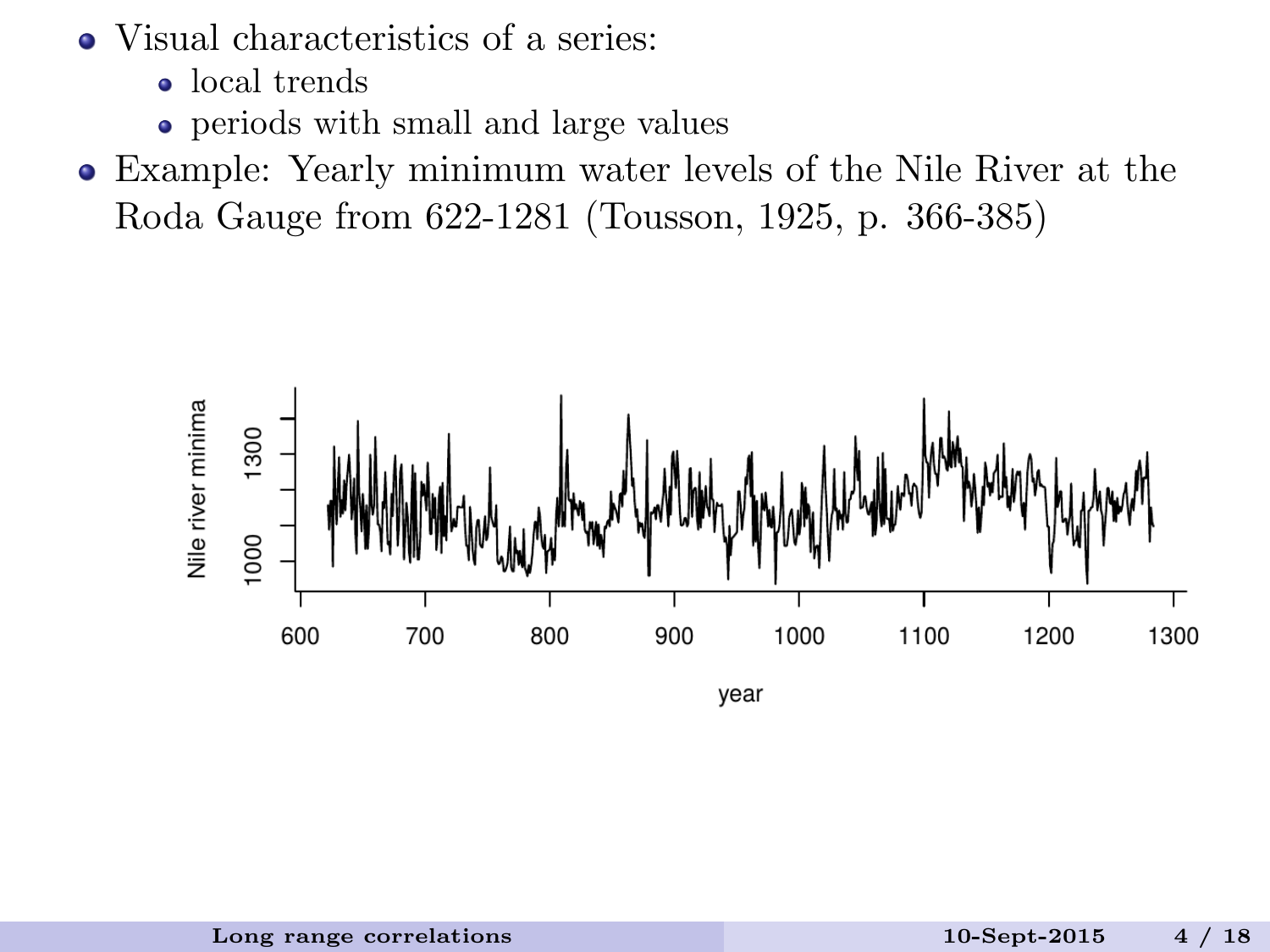- First evidence of this phenomenon was found by HURST studying time series data of river flows  $(1951) \rightarrow$  Hurst effect
- He used the rescaled-range analysis
- Other stationary methods:
	- Autocorrelation function analysis
	- Spectral Analysis
	- Fluctuation Analysis
- Two possible explanations for the Hurst effect:
	- Long range correlations (first theoretical model: fractional gaussian noise by MANDELBROT 1968)
	- Short range correlated model with additional non-stationarities (first investigated by BHATTACHARYA 1983)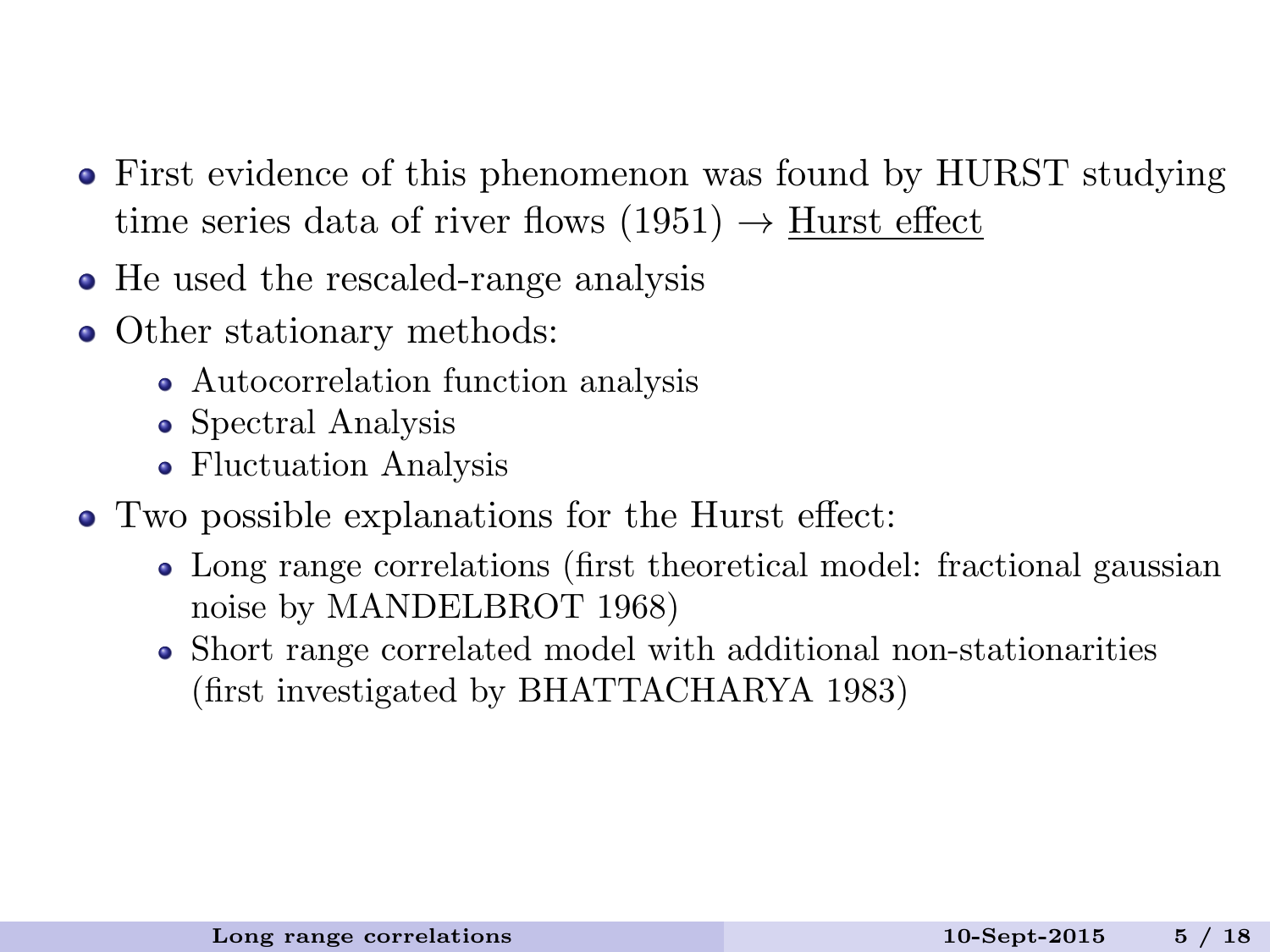#### Autocorrelation function analysis

Example: AR(1) process with linear trend

$$
x_t = AR(1) + bt
$$



Figure : Stationary process (black) and with trend  $b = 5 \cdot 10^{-4}$  (blue)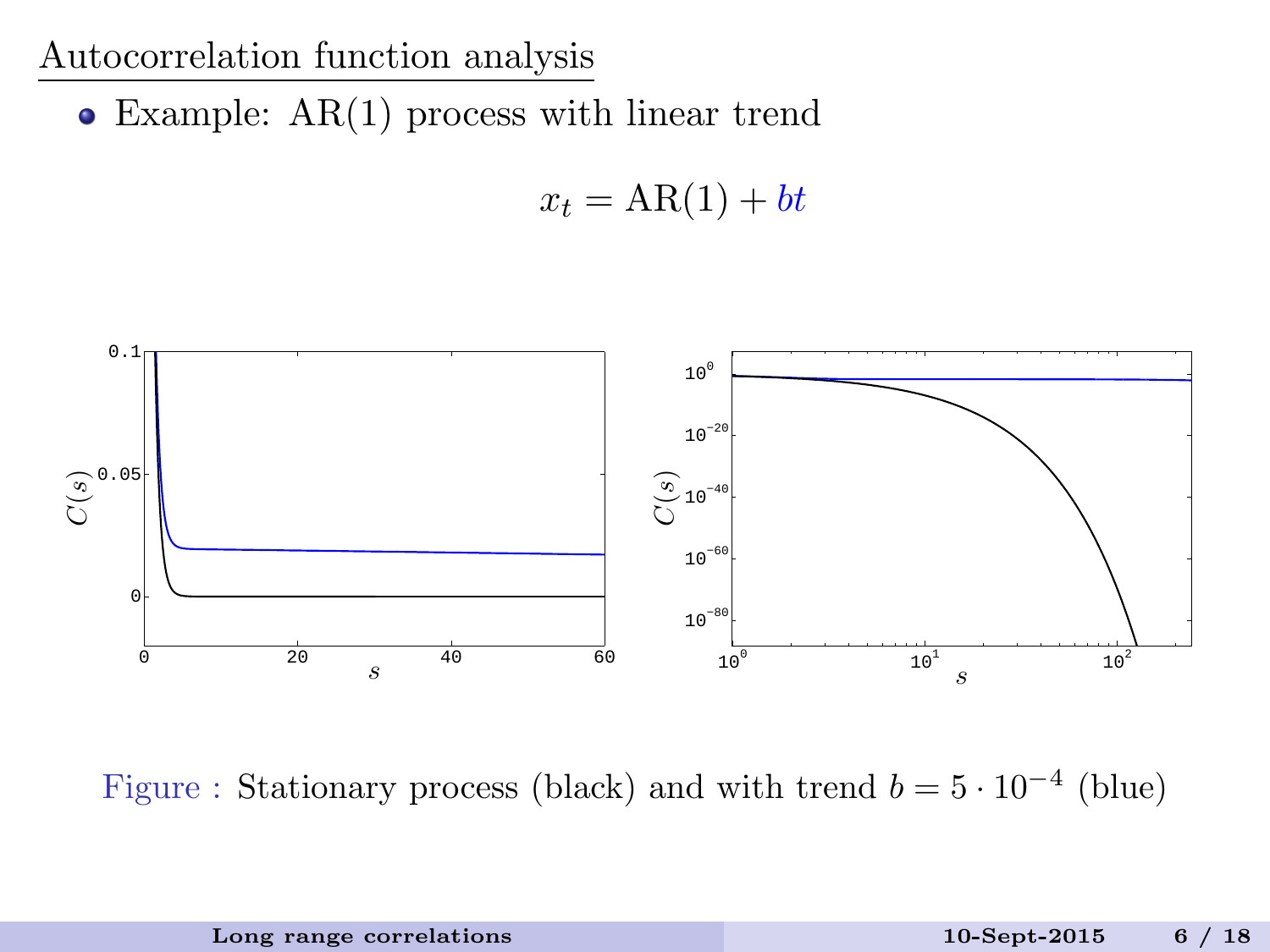Problem: How to distinguish between long range correlations and non-stationarities in time series?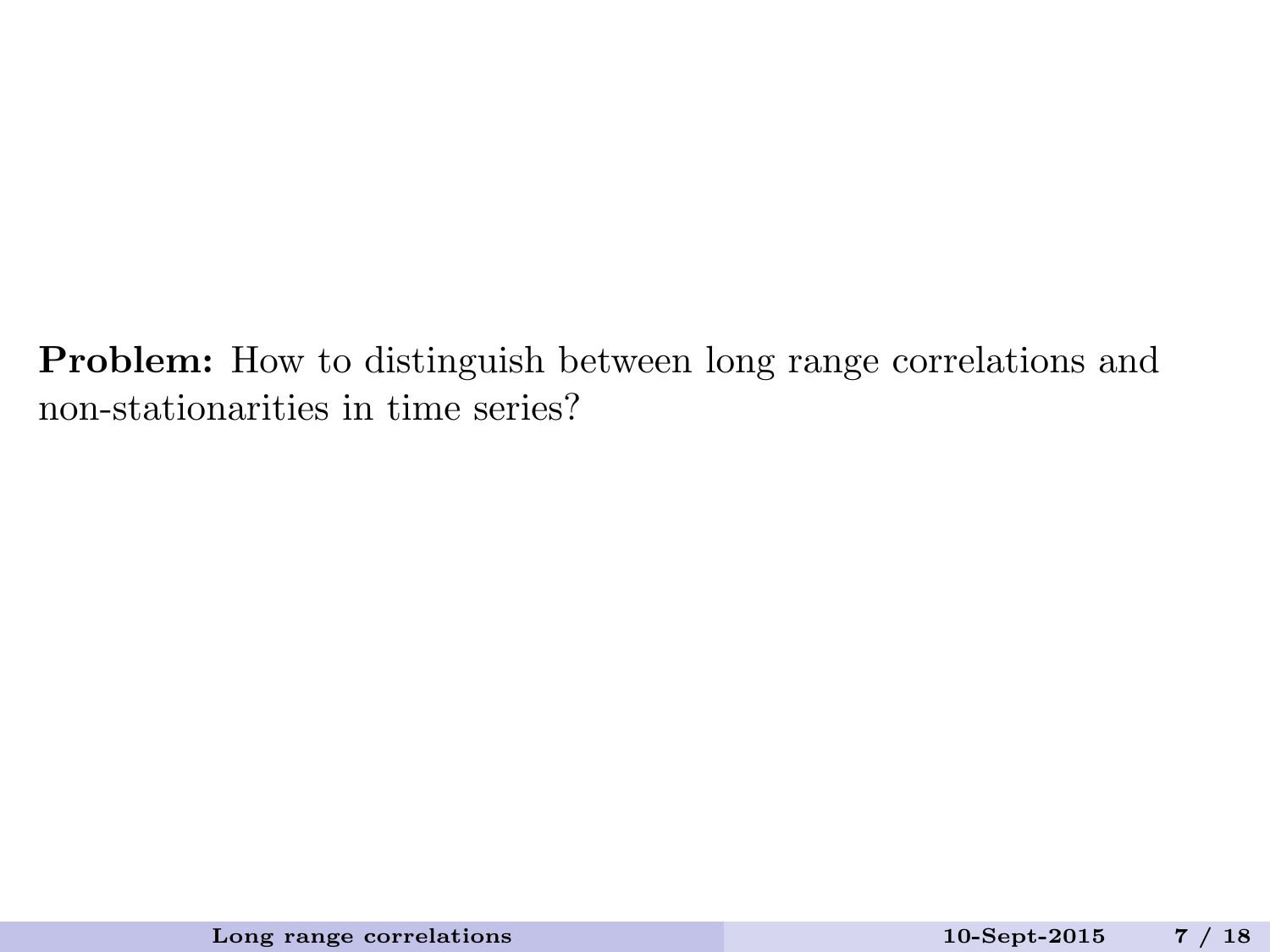- Widely used method for the detection of long range correlations in non-stationary time series
- Invented by Peng et al. (1994)
- <span id="page-7-0"></span>Applied to such diverse fields of interest as
	- DNA
	- human gait
	- heart rate dynamics
	- weather records
	- economical time series
	- ...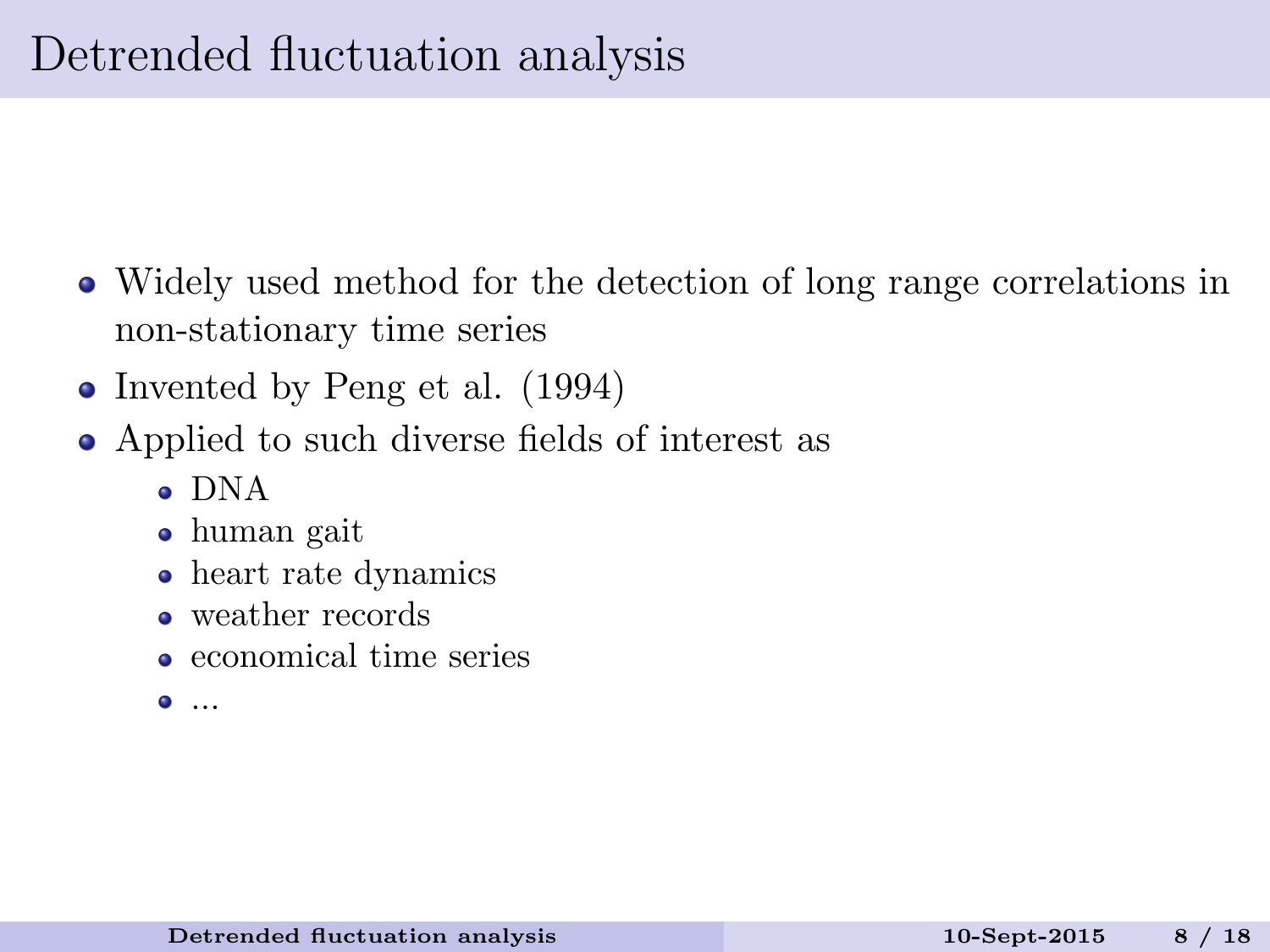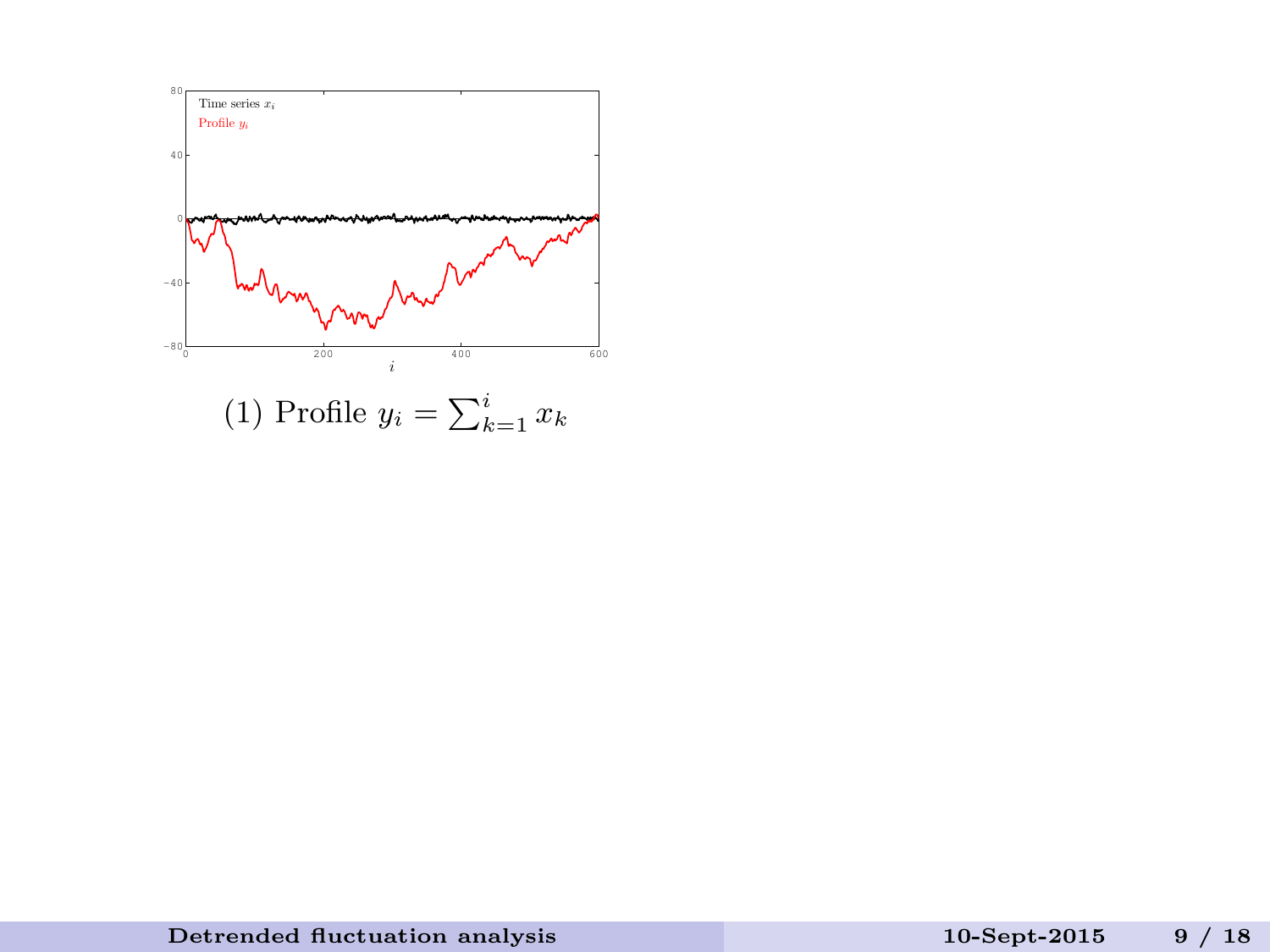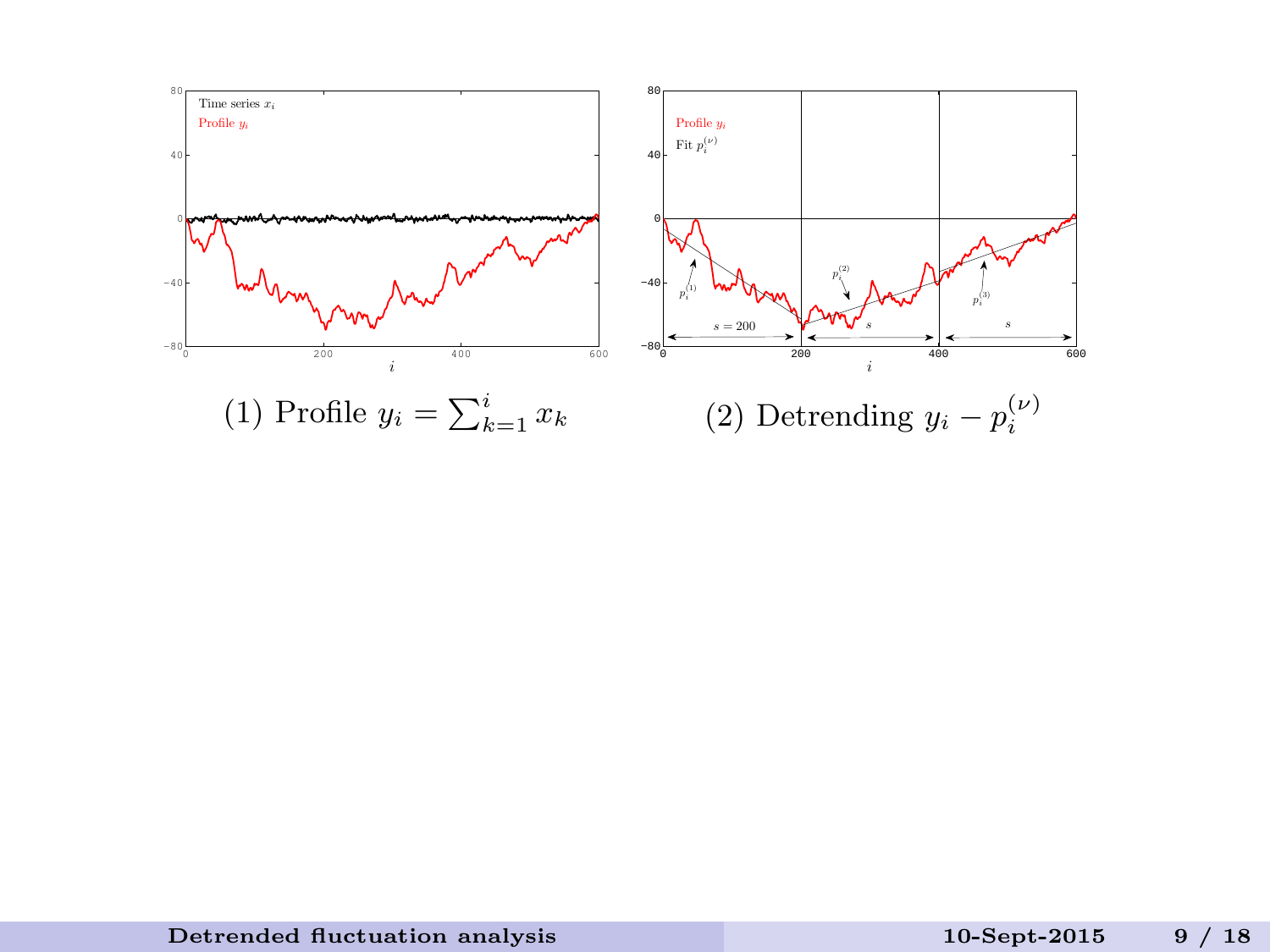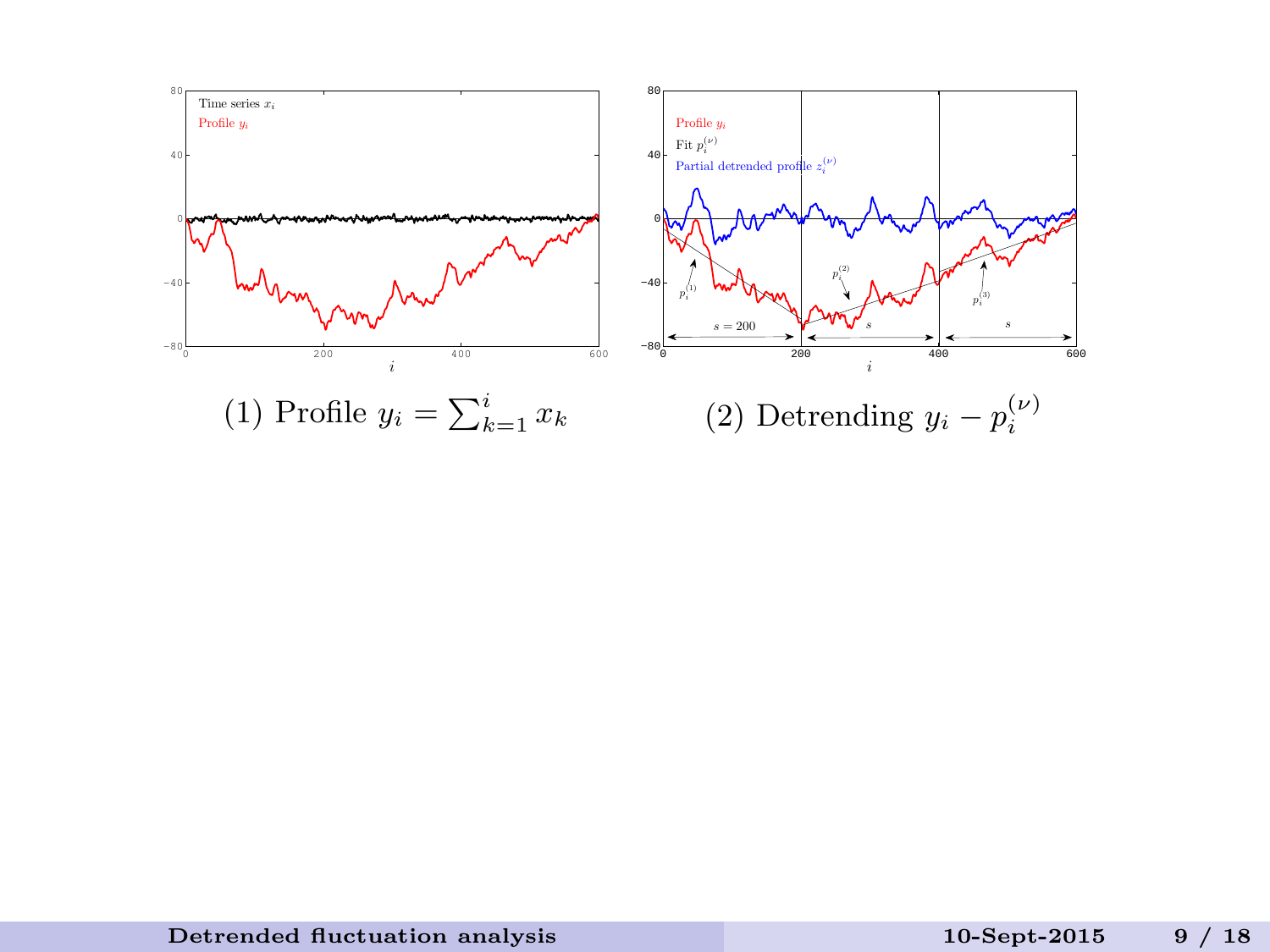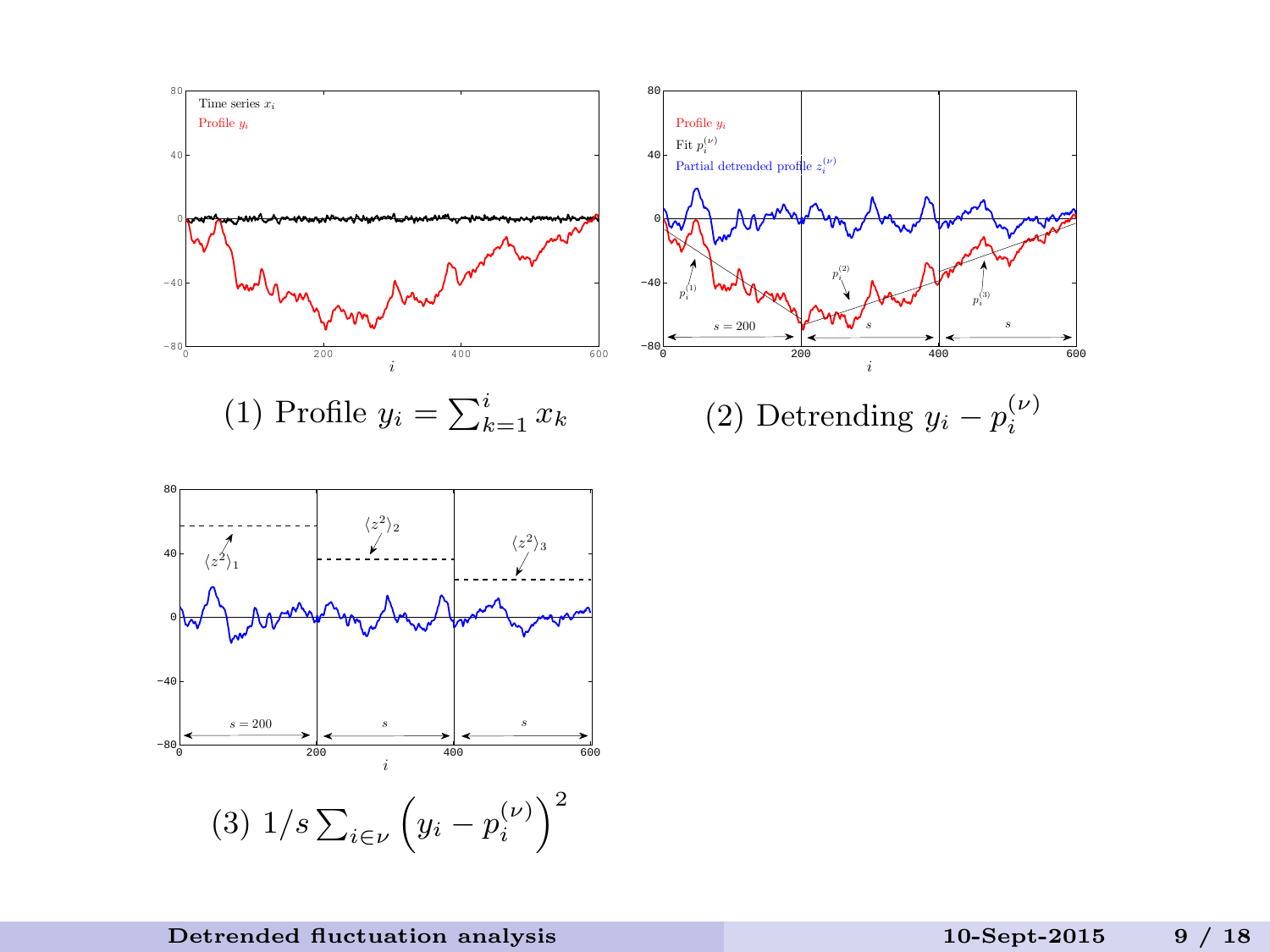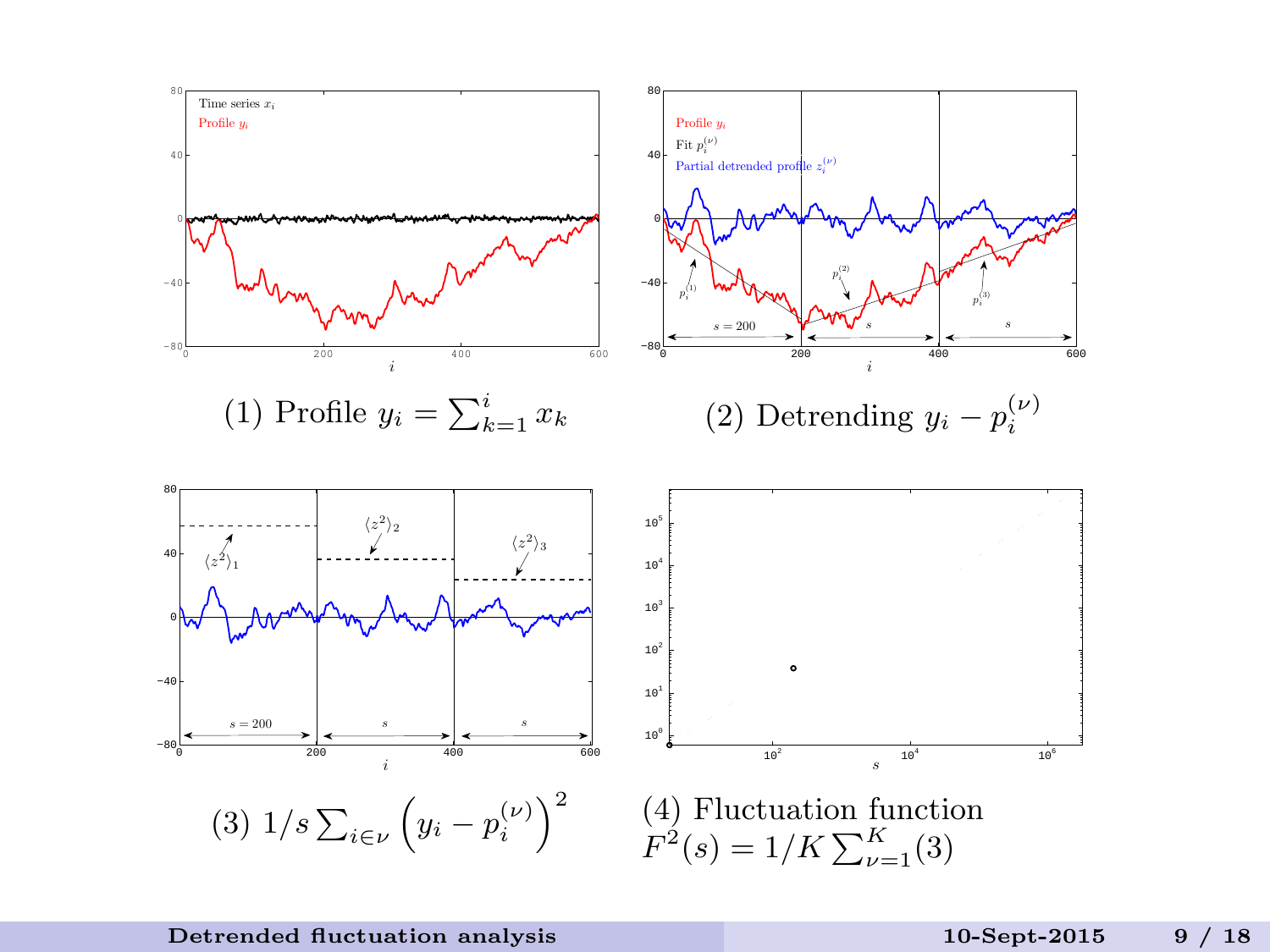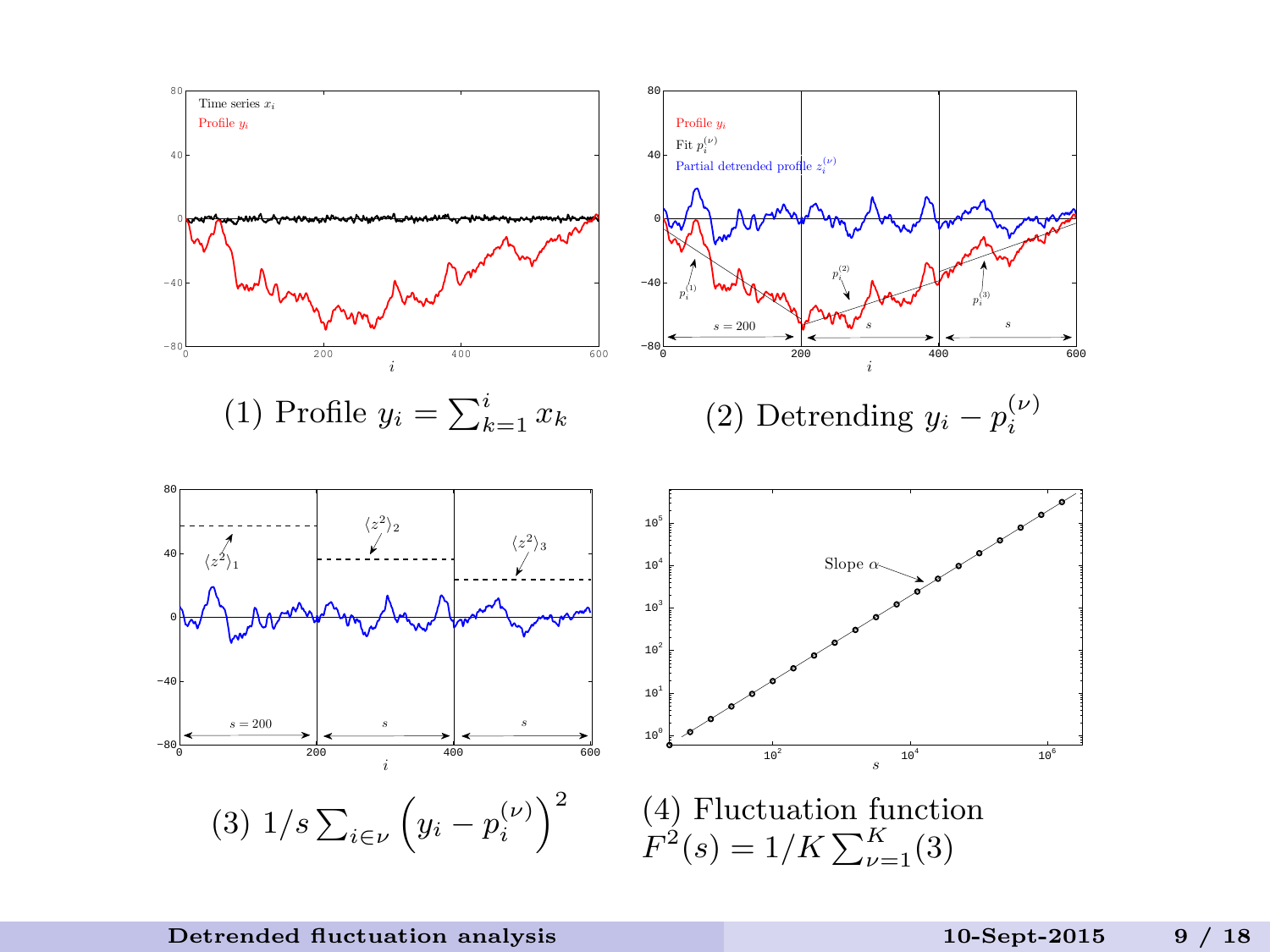#### **Overview**

• Fluctuation function of time series  $x_t$ 

$$
F^{2}(s) = \frac{1}{K} \sum_{\nu=1}^{K} \left( \frac{1}{s} \sum_{t=1+(\nu+1)s}^{\nu s} (y_{t} - p_{t})^{2} \right)
$$

Asymptotic behaviour and fluctuation parameter

$$
F(s) \sim s^{\alpha}
$$

- Relationship with Autocorrelation function
	- $\alpha = 1/2 \qquad \Rightarrow \text{short memory } C(s) \sim e^{-s/s_c}$
	- $1/2 < \alpha < 1 \implies \text{long memory } C(s) \sim s^{-\gamma} \text{ and } \alpha = 1 \gamma/2$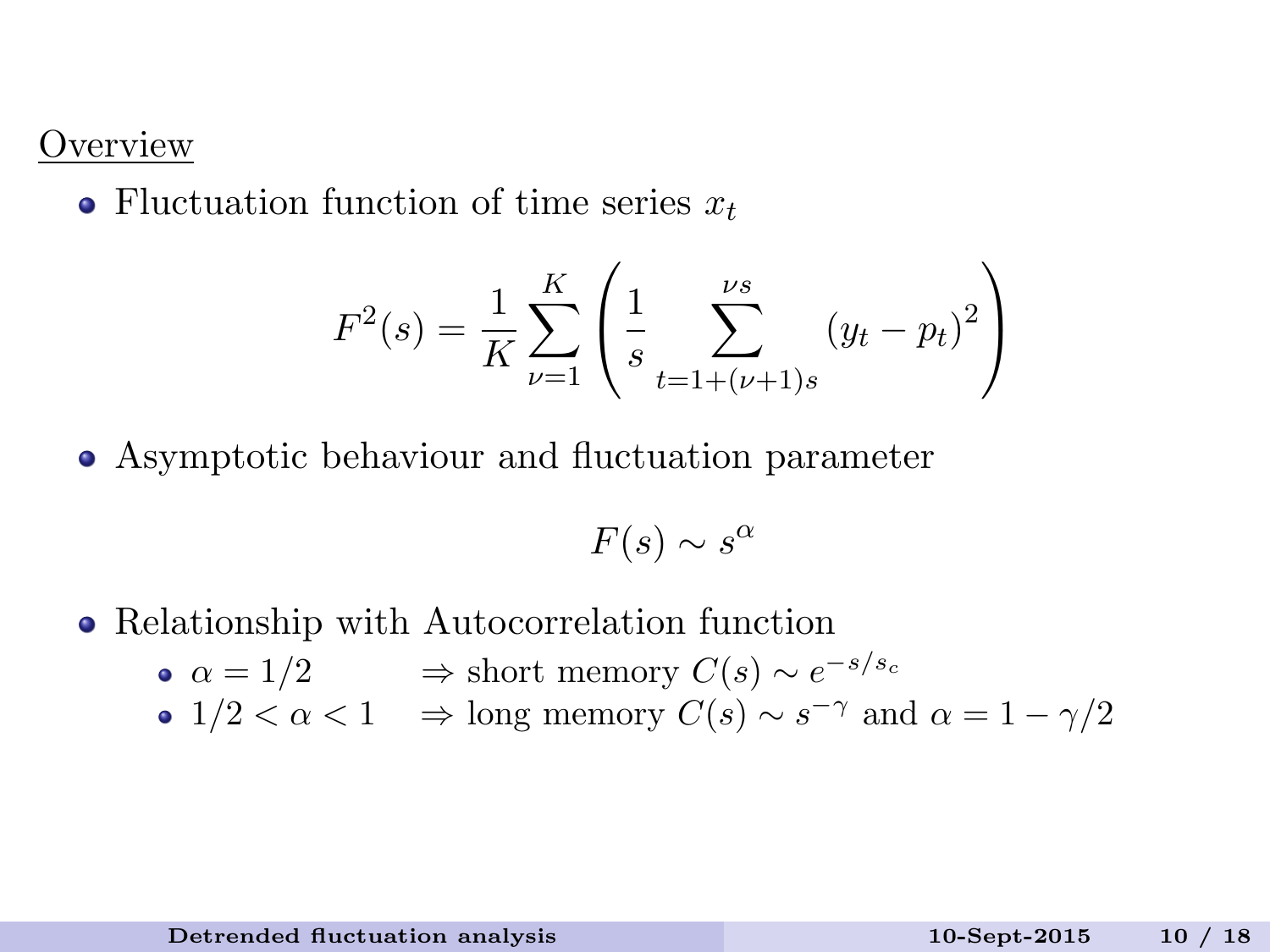# Analytical investigation

Idea: (1) Use original process  $x_t$  instead of  $y_t$  and  $p_t$ . (2) Rewrite • It is

$$
F^{2}(s) = \frac{1}{s} \sum_{t=1}^{s} \left\langle \left( \sum_{k=1}^{s} x_{k} \mathcal{P}_{t,k} \right)^{2} \right\rangle
$$

• For stationary processes

$$
F^{2}(s) = \langle x^{2} \rangle \left( W(s) + \sum_{r=1}^{s-1} C(r) L_{r}(s) \right)
$$

with  $W(s) \sim s$  and  $L_r(s)$  a polynomial in r and s

• Detrending order 0

<span id="page-15-0"></span>
$$
W(s) = \frac{s^2 - 1}{6s}
$$
  
\n
$$
L_r(s) = \frac{1}{3s^2} \left( -r^3 + 3r^2s + (-3s^2 + 1)r + s^3 - s \right)
$$

• We calculated explicitly  $L_r(s)$  for detrending orders 0, 1 and 2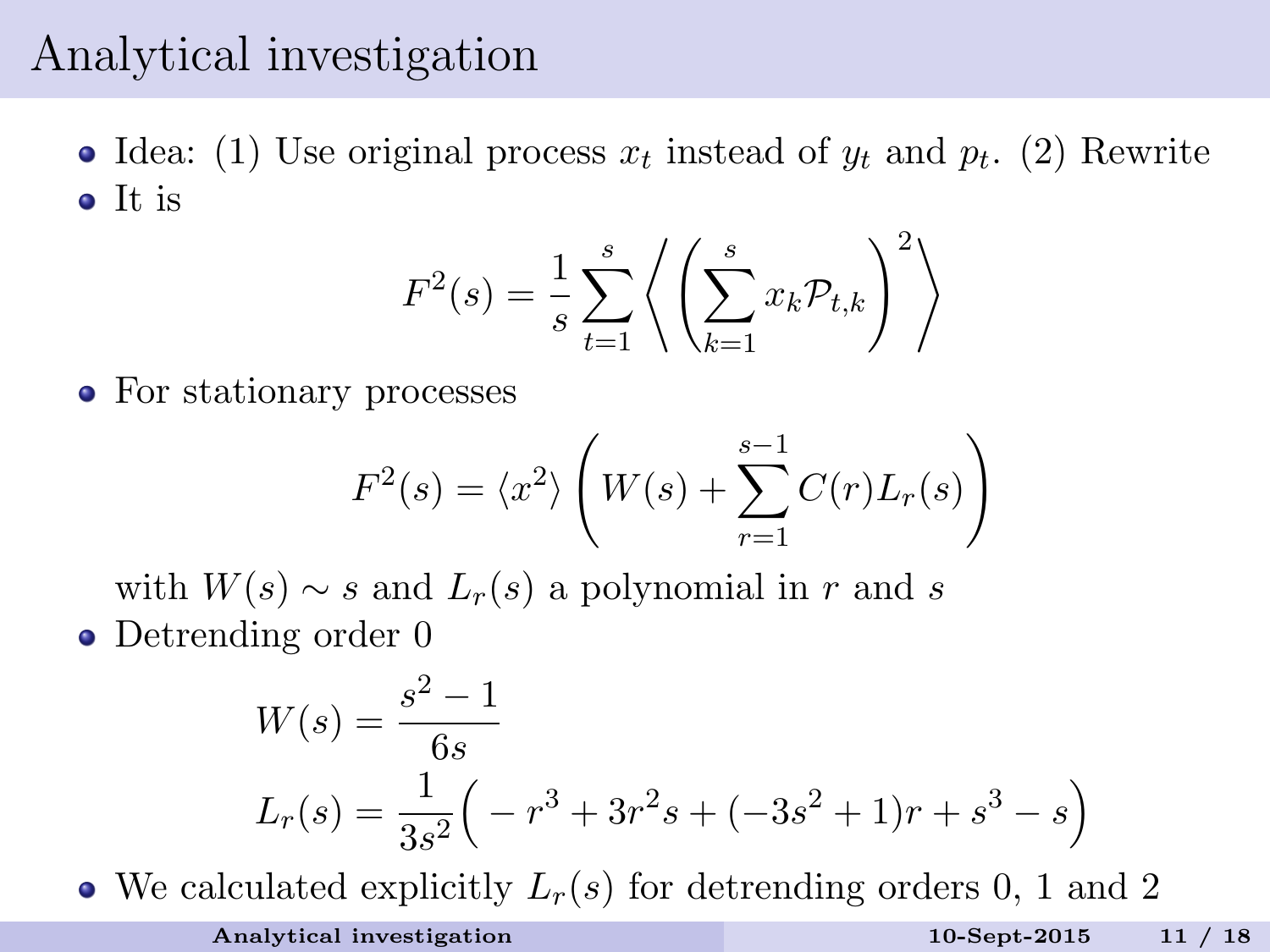#### Application

- Analytical calculation of
	- The fluctuation function  $F(s)$
	- Additional polynomials

$$
F^{2}(s) = F_{x}^{2}(s) + F_{polyn}^{2}(s)
$$

- Asymptotic behaviour of  $F(s)$
- Crossover point of short memory processes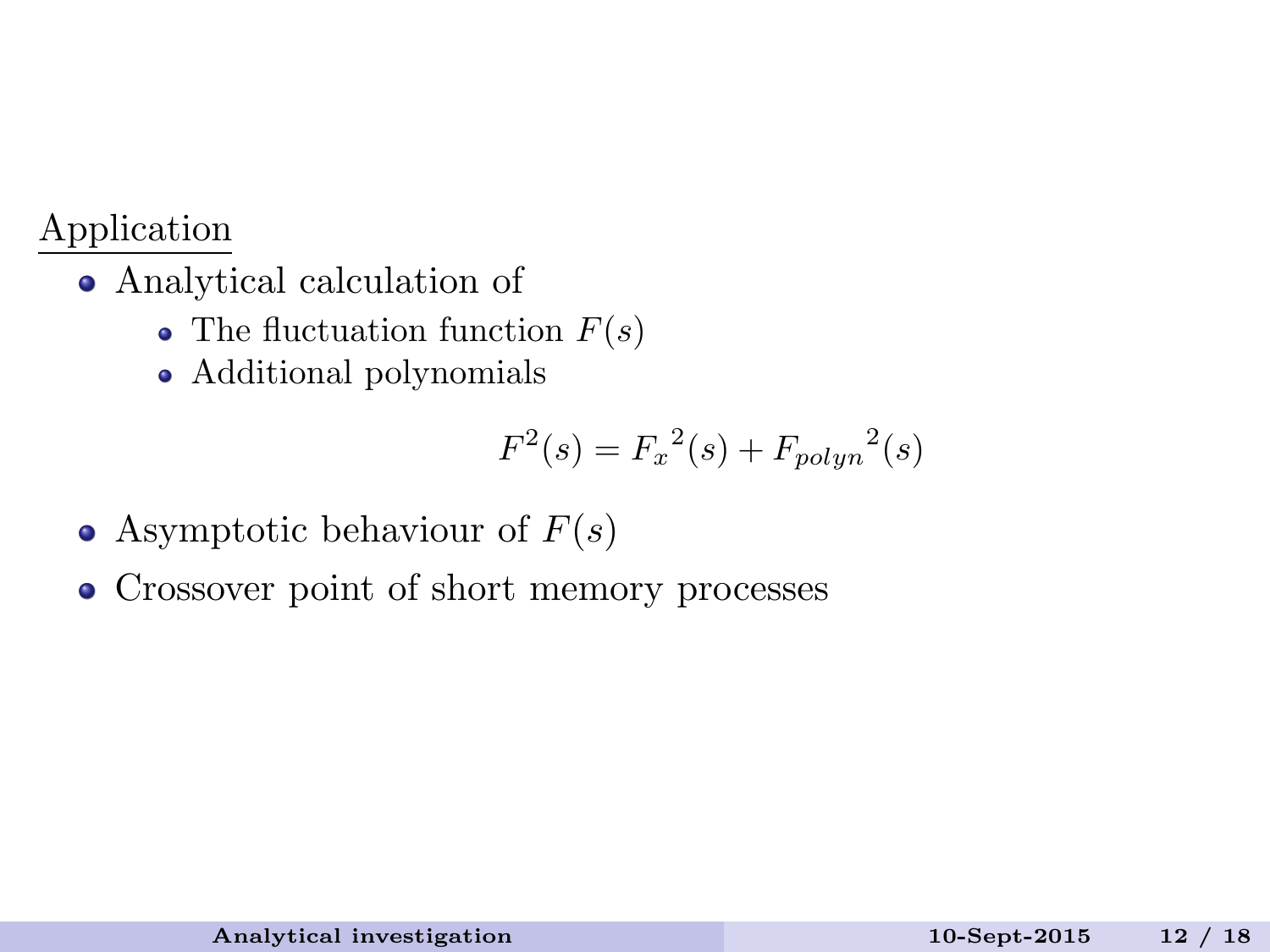

Figure : AR(1) with  $a = 0.8$  (dotted), ARFIMA(0,0.2,0) (dashed) and White Noise (straight)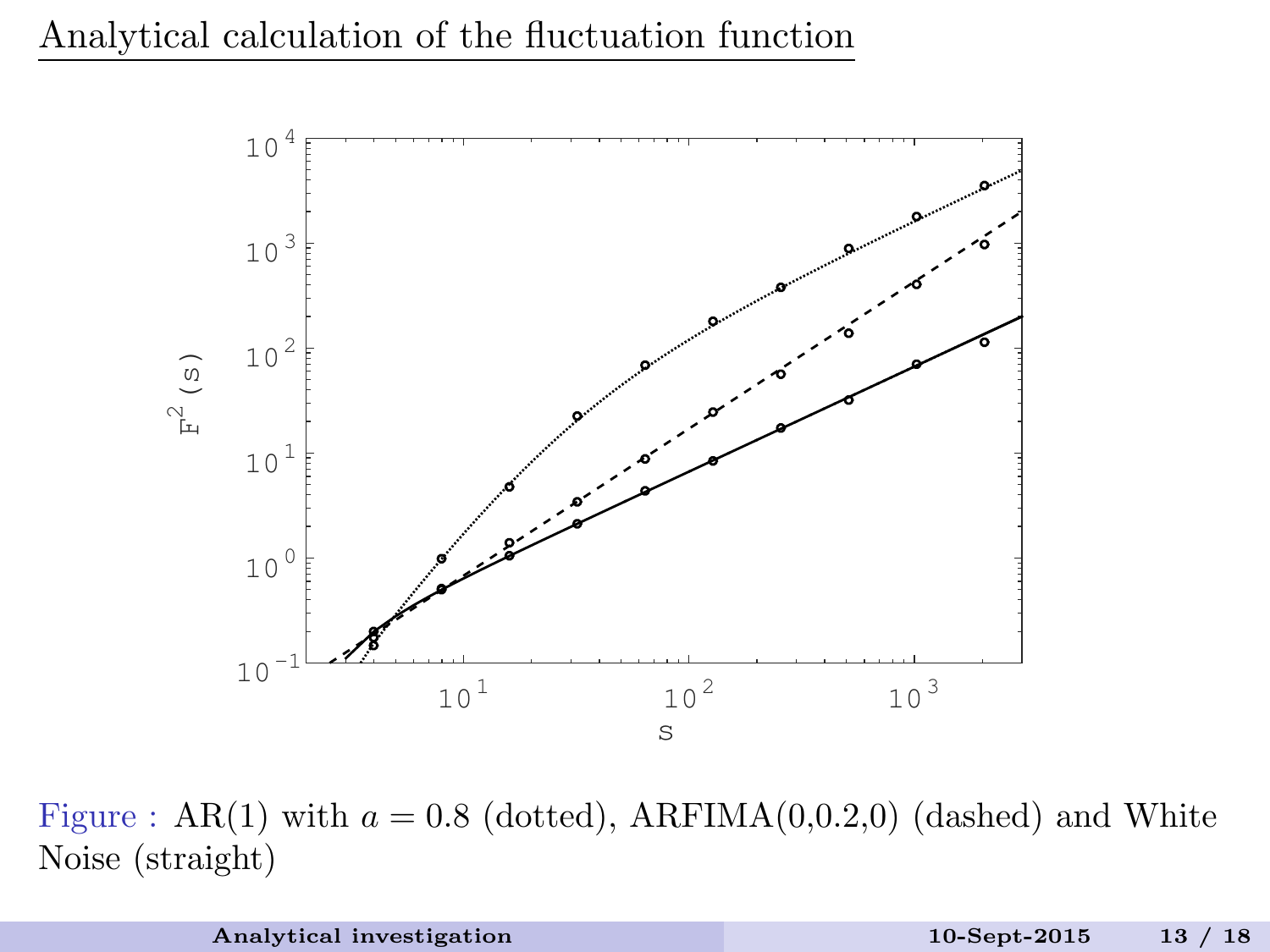Asymptotic behaviour

• We can show that

$$
\sum_{r=1}^{s-1} C(r)L_r(s) \sim \begin{cases} s & \text{for short memory} \\ s^{2-\gamma} & \text{for long memory} \end{cases}
$$

 $\Rightarrow$  We can verify the expected parameters

- For large enough s the fluctuation function indicates the correlation
- There is a crossover for short memory processes, but not for long memory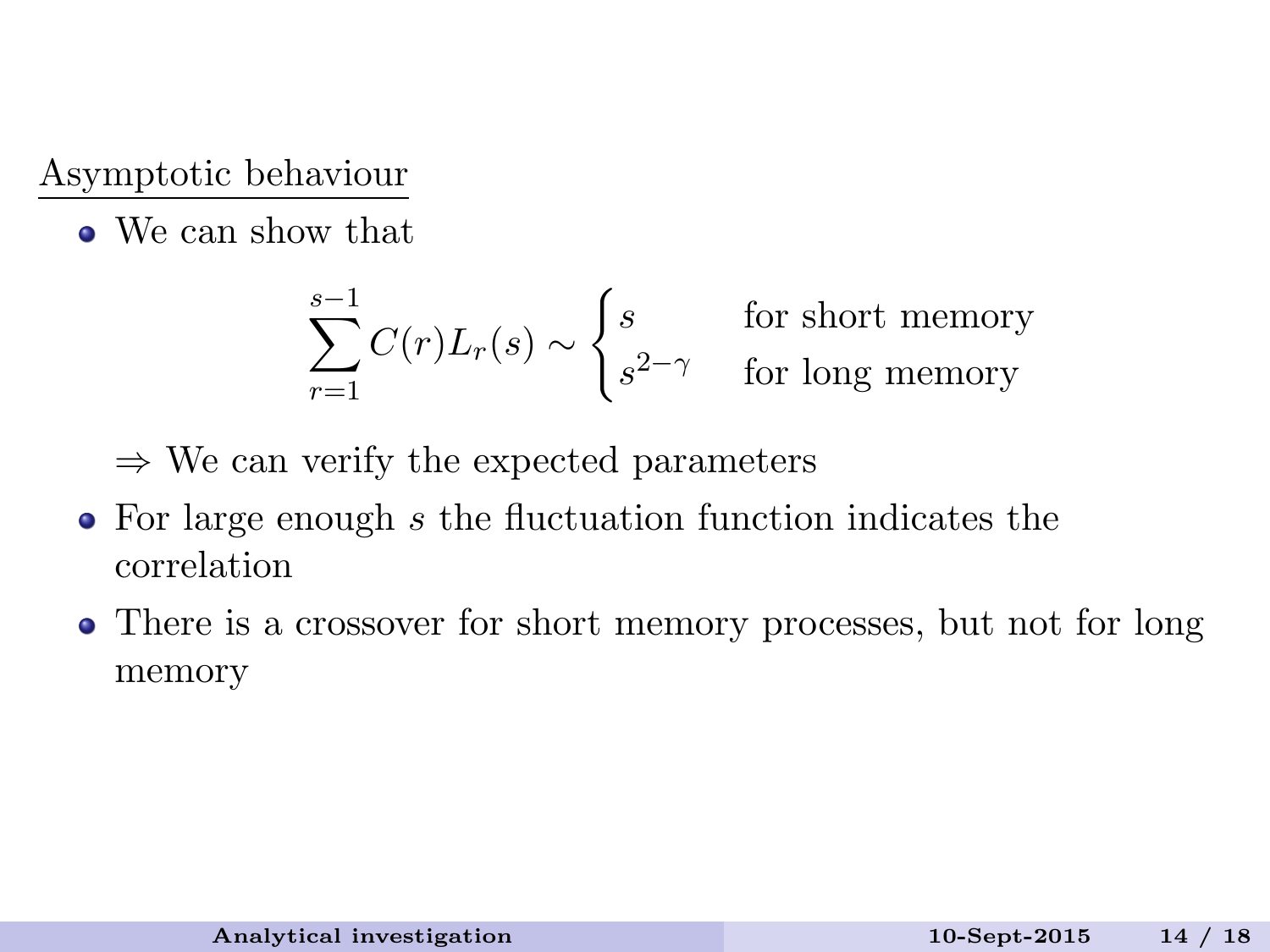• The crossover point for short memory processes is

$$
s_{\times} = c_q \frac{e^{1/s_c}}{e^{2/s_c} - 1}
$$

with  $c_0 = 6$ ,  $c_1 = 15$  and  $c_2 = 70/3$ 



Figure : AR(1) with  $a = 0.95$  and different orders of detrending q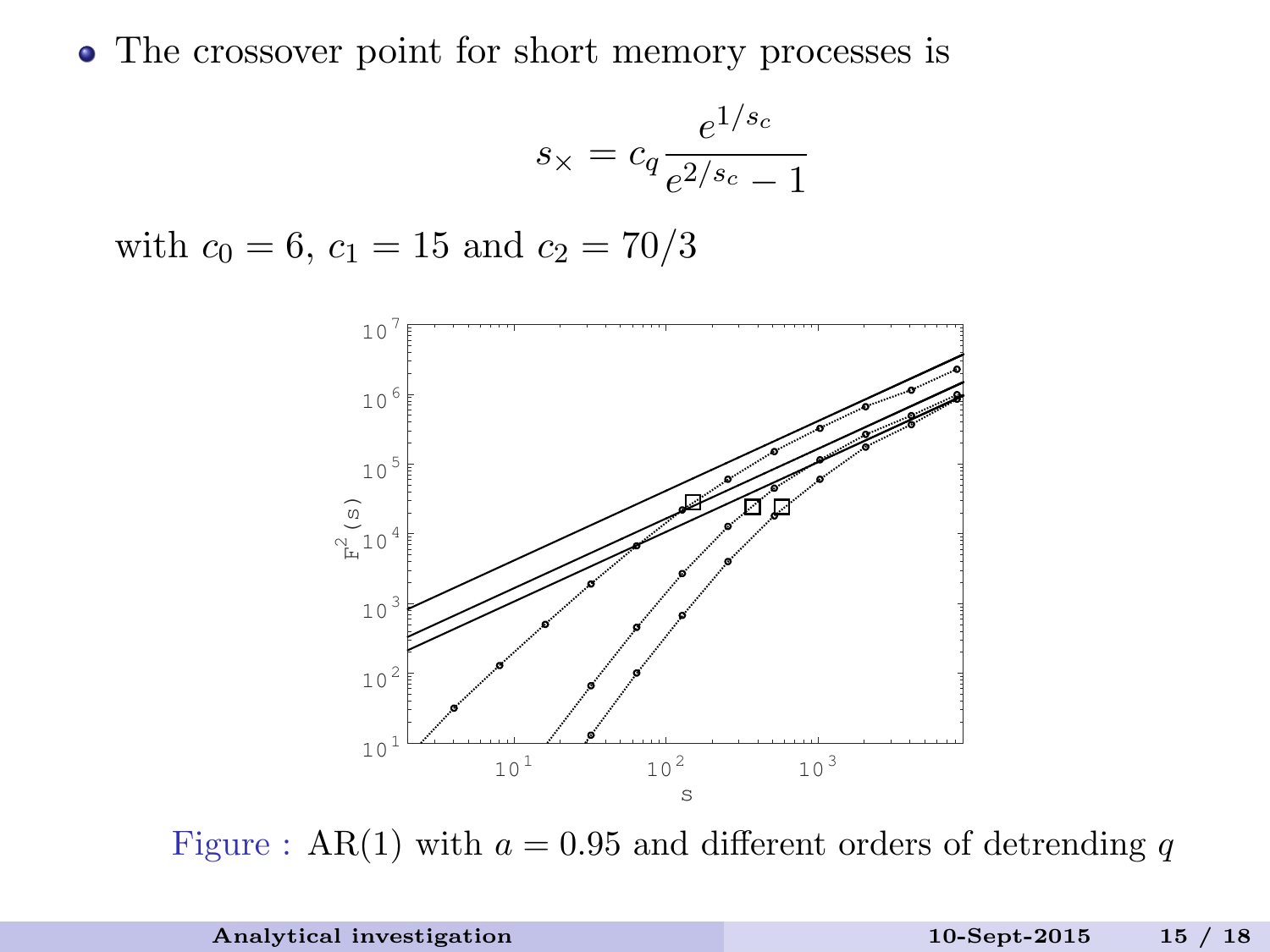

Figure : AR(1) with different  $s_c$  (from bottom to top: 0, 4.5, 9.5, 49.5 and random walk) with  $q = 1$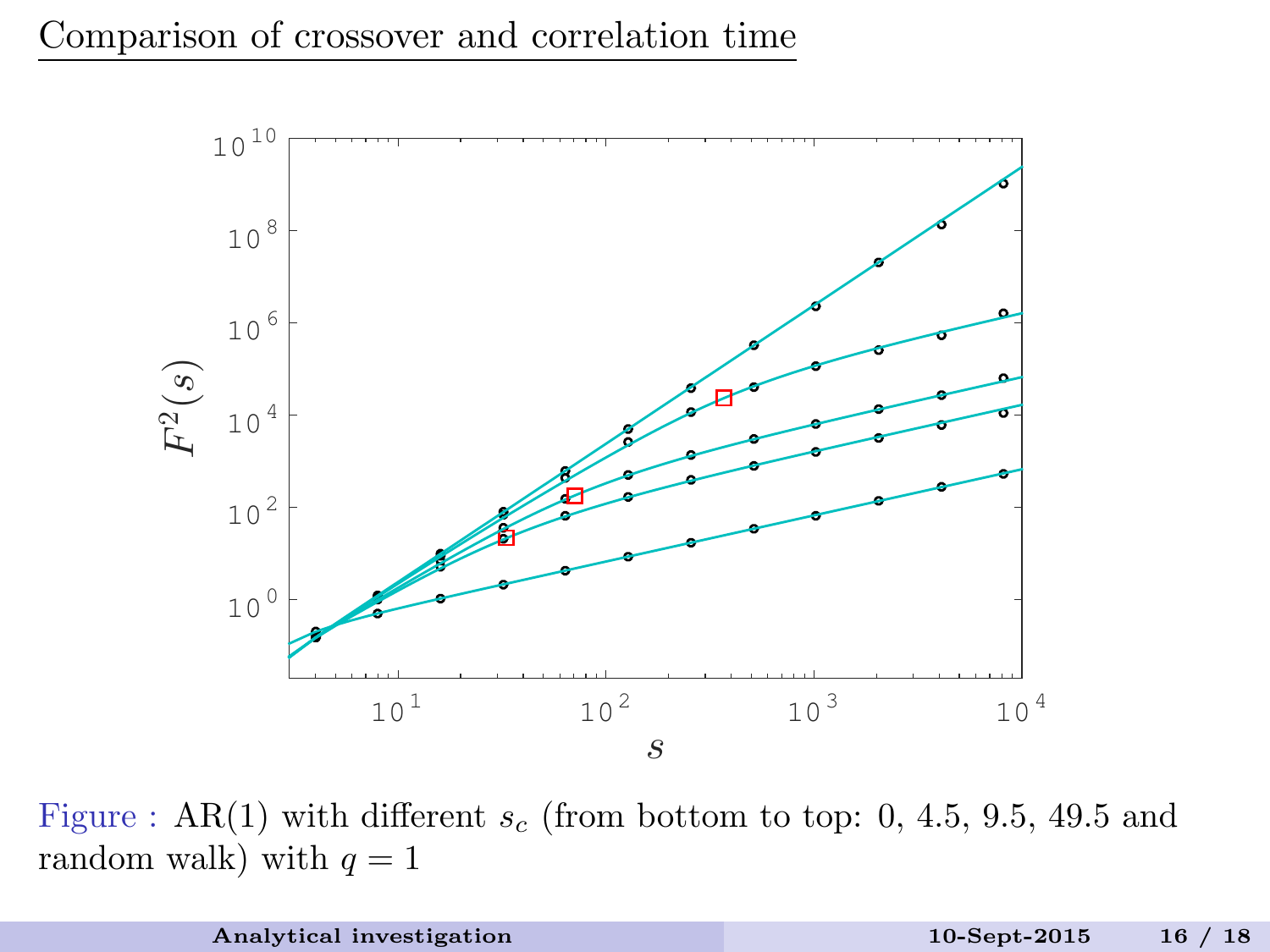

Figure : crossover points  $s_{\times}$ , correlation time of AR(1), their ratios

- DFA needs about  $(5 \text{ to } 10)c_q (= 30 60, 75 150, 117 233, ...)$ more data for detecting  $s_x$  than a direct evaluation of  $s_c$  would need:
	- Disjunct vs overlapping intervals
	- Ratio  $s_x/s_c \approx c_q/2 > 1$
- DFA is data consuming